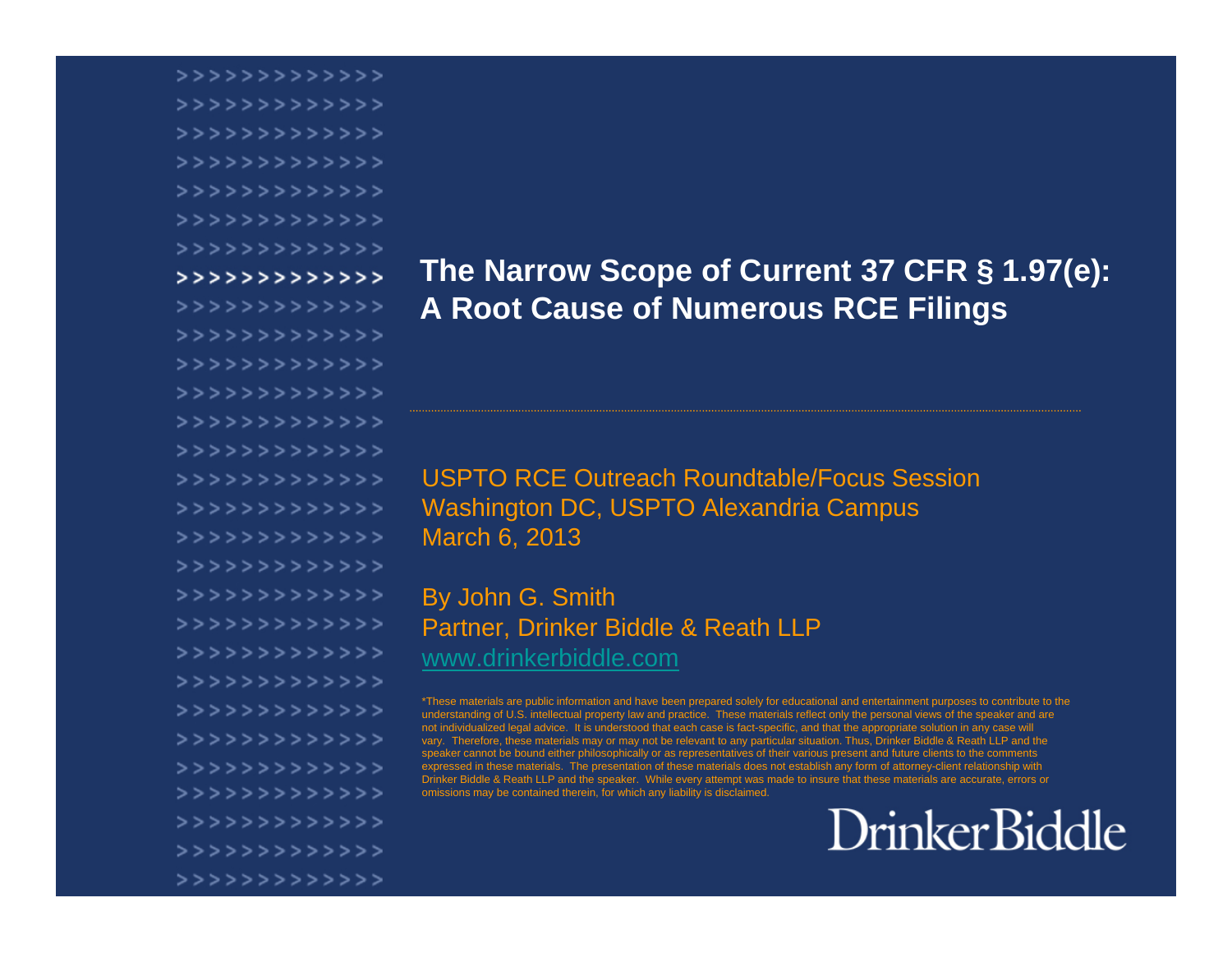## **Base Statistics**

- $\bullet$ Our firm filed 951 United States Patent Applications in 2012
- •We filed 328 Requests for Continued Examination (RCEs)
- $\bullet$  A significant number of our RCEs were filed to obtain consideration of an Information Disclosure Statement (IDS) after receipt of a Notice of Allowance or Final Rejection
- •Virtually all areas of technology

>>>>>> >>>>>> >>>>>>  $>$ >>>>> >>>>>> >>>>>> >>>>>>  $>$ >>>>>></sub> >>>>>> >>>>>> >>>>>> >>>>>> >>>>>> >>>>>>  $>$ >>>>>  $>$ >>>>>>  $>$ >>>>> >>>>>>>  $>$ >>>>> >>>>>> >>>>>> >>>>>> >>>>>> >>>>>>

>>>>>>  $>$ >>>>>

>>>>>> >>>>>>  $\bullet$ Both non-U.S. and U.S. companies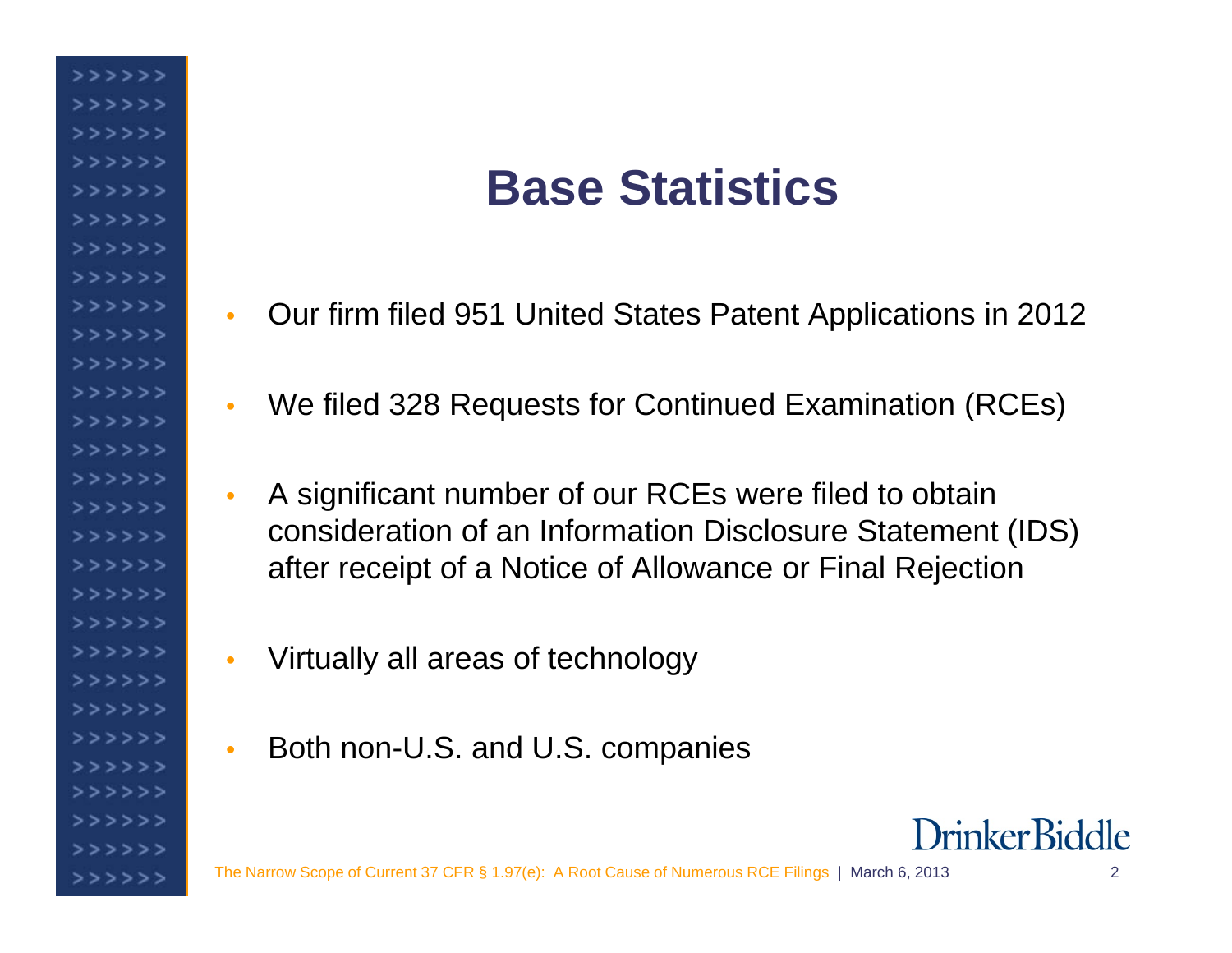## **Post-Allowance IDS Practice**

- $\bullet$  An IDS filed after a Notice of Allowance will only be considered if it complies with 37 CFR § 1.97(d)
- $\bullet$  Compliance with 37 CFR § 1.97(d) requires both: (1) payment of a fee (currently \$180) and (2) a statement under either 37 CFR  $\S$  1.97(e)(1) or (e)(2)
- $\bullet$  Many RCEs are filed because applicants perceive they cannot make either of the statements under § 37 CFR 1.97(e)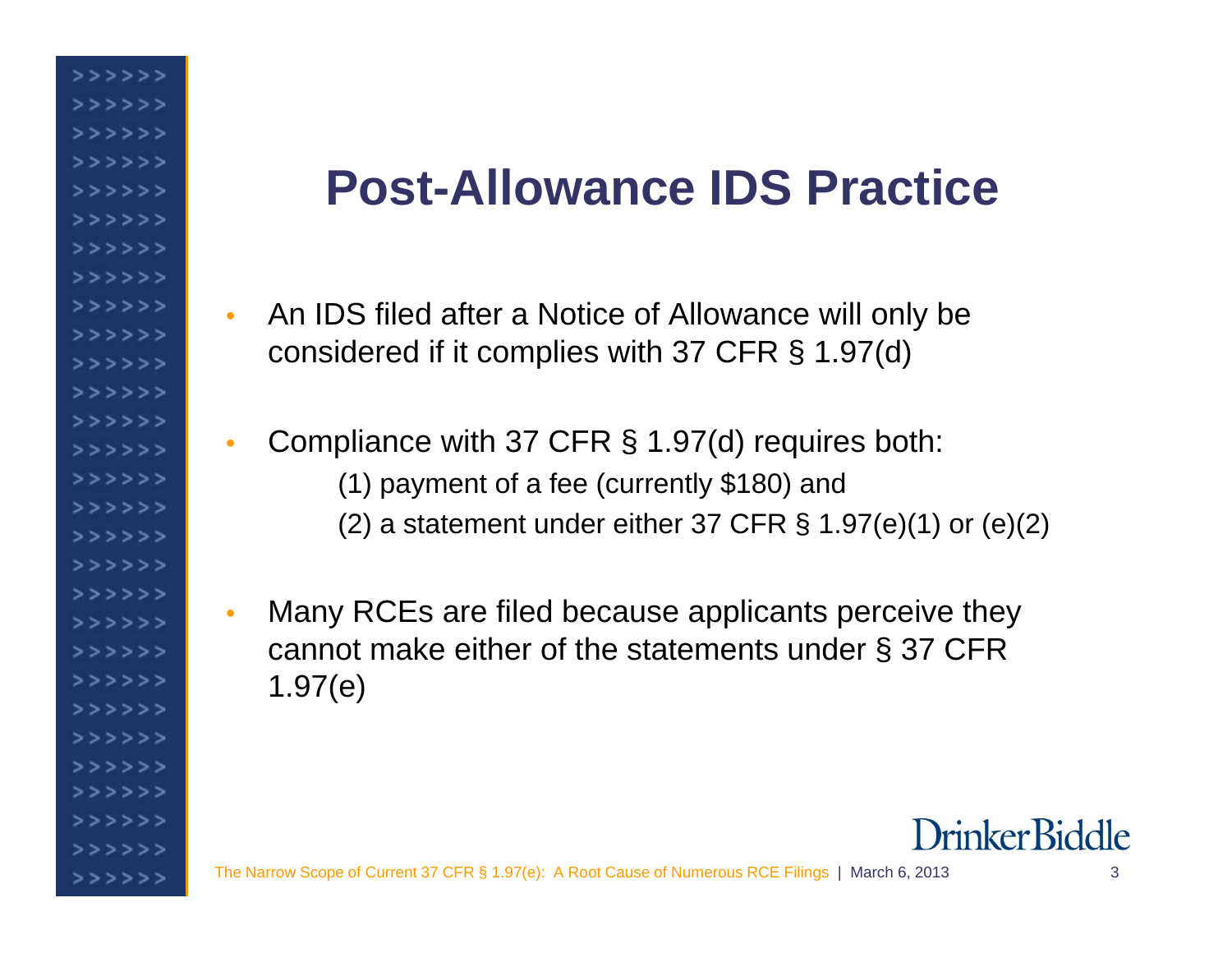# **37 CFR** § **1.97(e)(2)**

### **(e)**

>>>>>> >>>>>> >>>>>>

>>>>>>  $>$ >>>>>  $555555$ >>>>>>  $555555$ >>>>>> >>>>>>  $>$ >>>>>  $>$ >>>>> >>>>>>  $>$ >>>>> >>>>>> >>>>>>

 $>$ >>>>>  $>$ >>>>> >>>>>> >>>>>>

 $333333$ 

>>>>>>

A statement under this section must state . . .

#### **(2)**

[t]hat no item of information contained in the information disclosure statement was cited in a communication from a foreign patent office in a counterpart foreign application, and, to the knowledge of the person signing the certification after making reasonable inquiry, no item of information contained in the information disclosure statement was known to any individual designated in § 1.56(c) more than three months prior to the filing of the information disclosure statement.

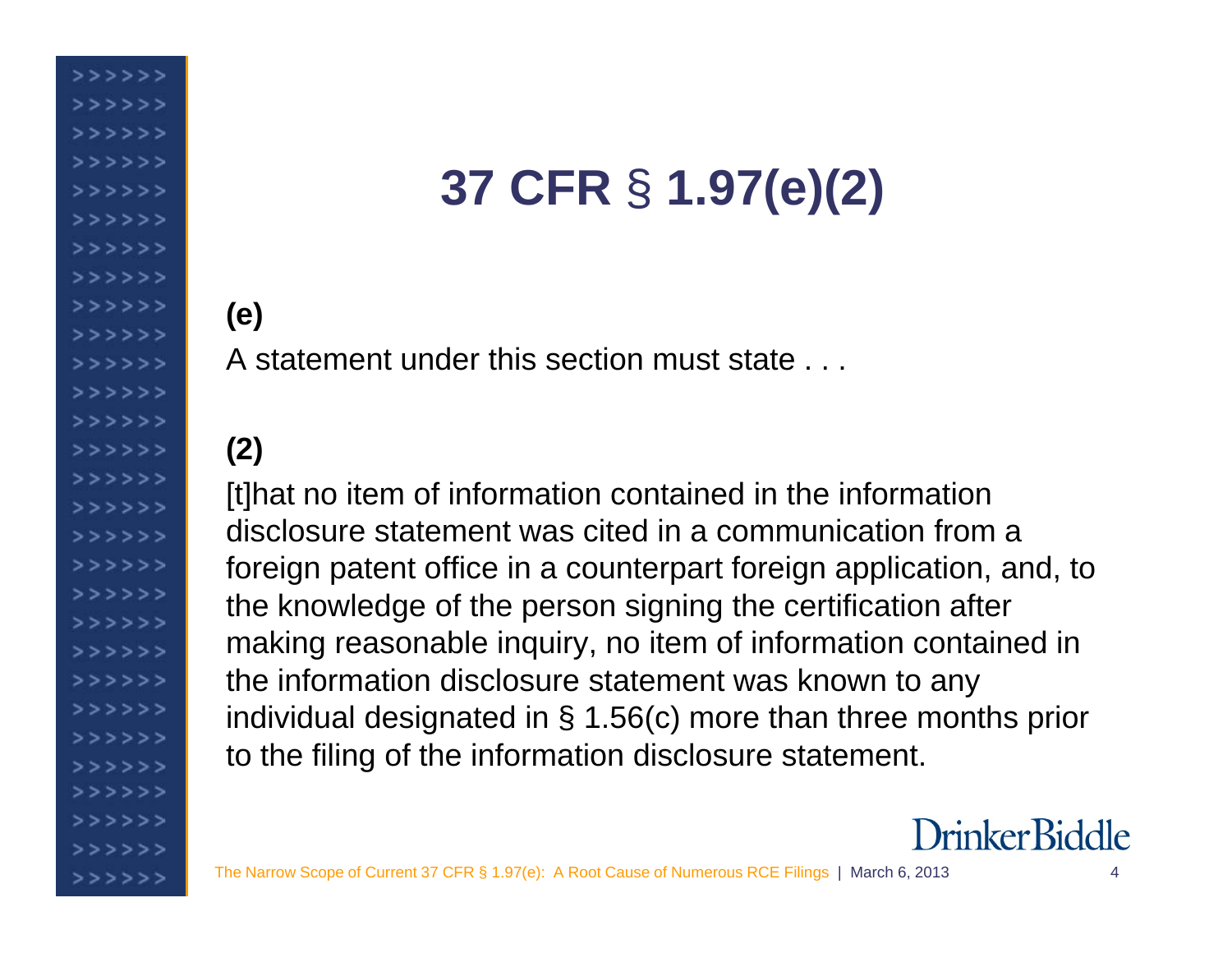### **Difficulties in Making a Proper Statement under 37 CFR** § **1.97(e)(2)**

- • Requires certifying practitioner to state that a potentially large group of people have, for basically their entire professional careers, never seen a particular document
	- •impractical (at best)

>>>>>> >>>>>> >>>>>> >>>>>> >>>>>> >>>>>> >>>>>>  $>$ >>>>>></sub>  $>$ >>>>> >>>>>>  $>$ >>>>> >>>>>> >>>>>> >>>>>>  $>$ >>>>> >>>>>>  $>$ >>>>> >>>>>>  $>$ >>>>> >>>>>> >>>>>> >>>>>> >>>>>> >>>>>>

>>>>>>  $>$ >>>>>

>>>>>> >>>>>>

- •Concerns about later allegations of inequitable conduct
- $\bullet$  Counterpart foreign application vaguely defined
	- •MPEP 609: claim for priority, or "substantively identical"
	- • are PCT/International applications "foreign" counterpart applications?
	- •what is the meaning of "substantively identical"?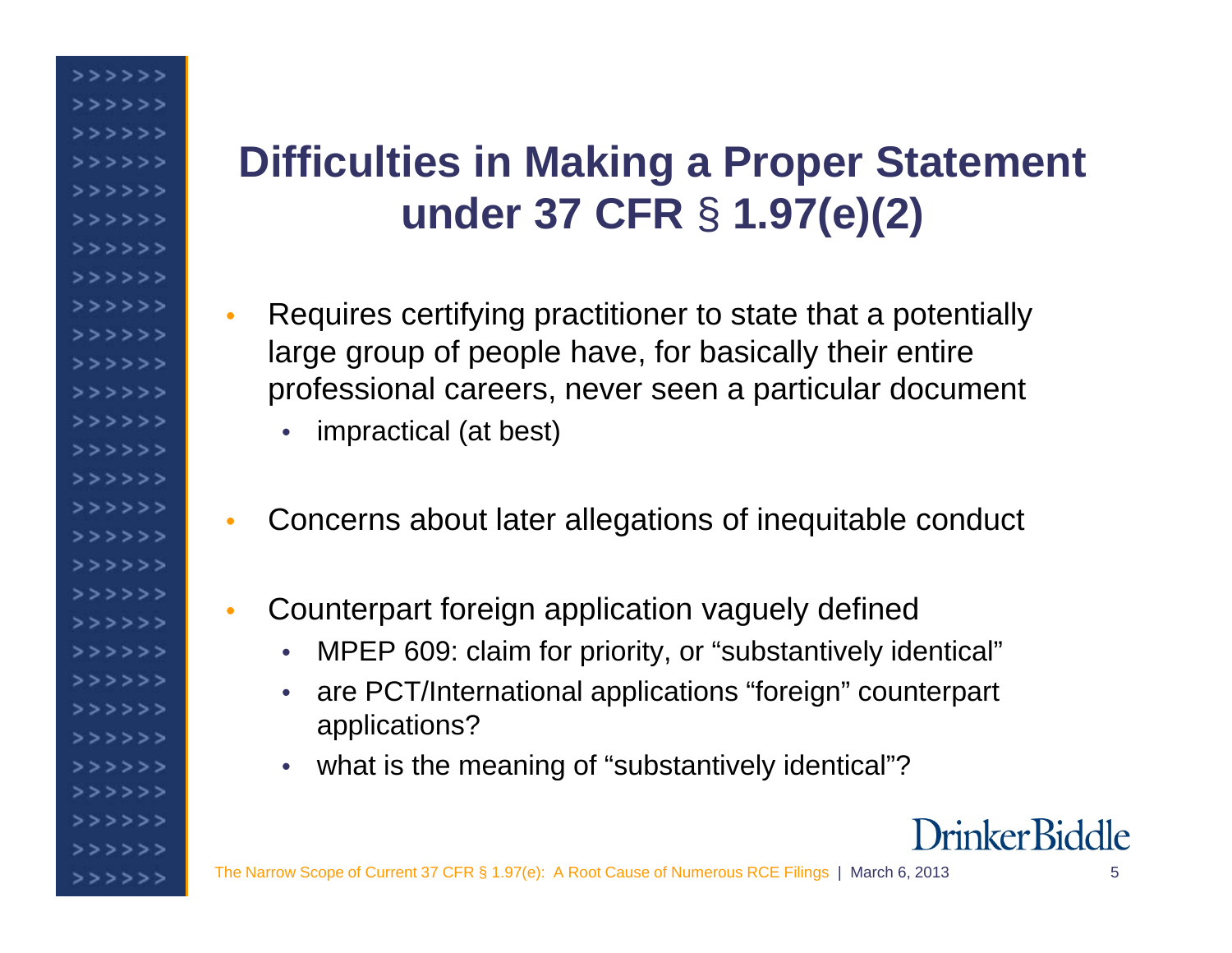# **37 CFR** § **1.97(e)(1)**

## **(e)**

>>>>>> >>>>>> >>>>>>

>>>>>>  $>$ >>>>> >>>>>> >>>>>>  $555555$ 

>>>>>> >>>>>>  $>$ >>>>> >>>>>>  $>$ >>>>> >>>>>>  $>$ >>>>>

>>>>>>  $>$ >>>>> >>>>>> >>>>>>

 $333333$ 

>>>>>>

A statement under this section must state . . .

## **(1)**

[t]hat each item of information contained in the information disclosure statement was first cited in any communication from a foreign patent office in a counterpart foreign application not more than three months prior to the filing of the information disclosure statement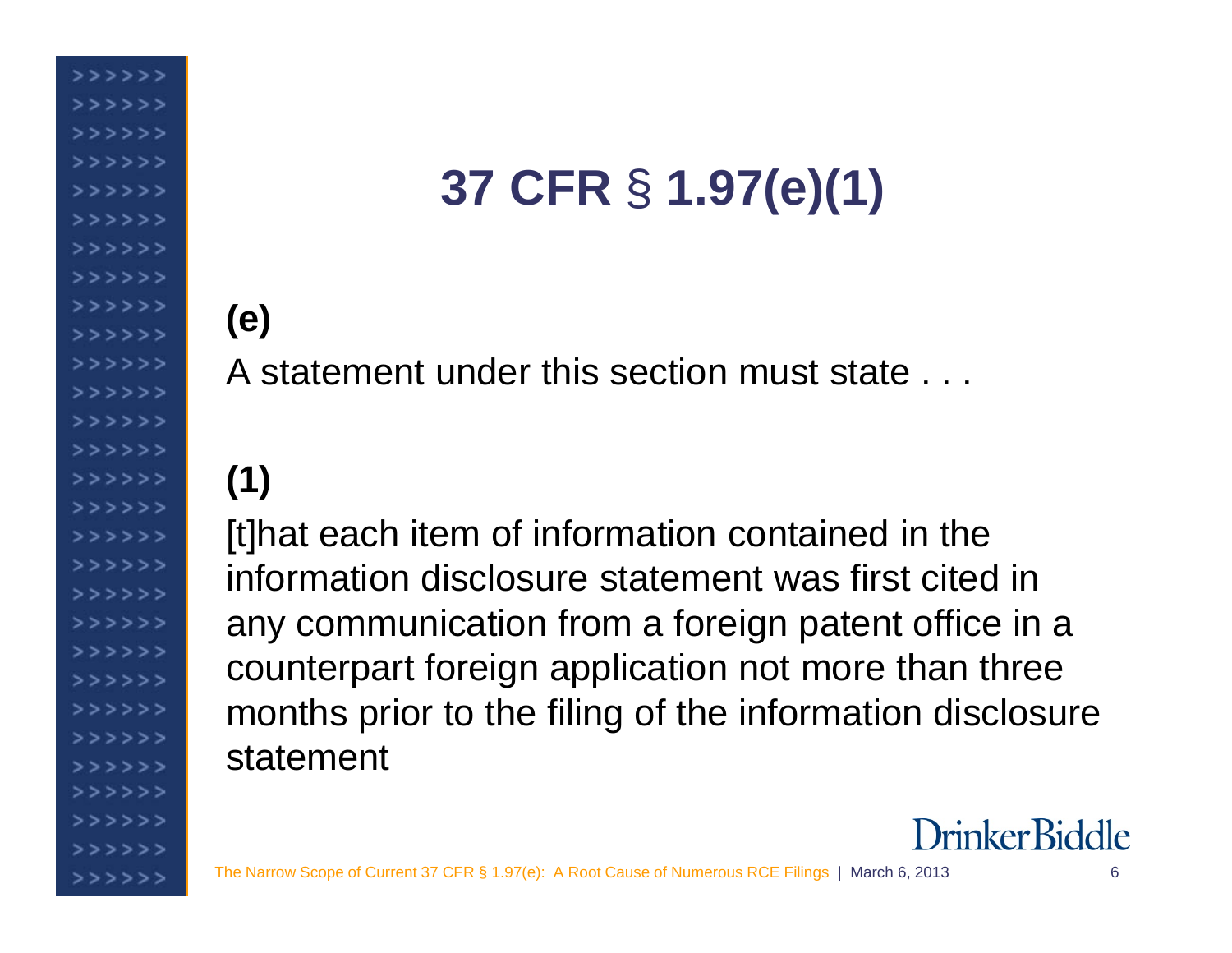### **Difficulties in Making a Proper Statement under 37 CFR** § **1.97(e)(1)**

>>>>>>> >>>>>> >>>>>>  $>$ >>>>> >>>>>>> >>>>>> >>>>>>  $>$ >>>>>> >>>>>>> >>>>>>  $>$ >>>>>  $>$ >>>>> >>>>>> >>>>>>  $>$ >>>>>  $>$ >>>>>> >>>>>> >>>>>>  $>$ >>>>> >>>>>> >>>>>>  $>$ >>>>> >>>>>> >>>>>> >>>>>> >>>>>>  $>$ >>>>>

>>>>>> >>>>>>>

- • Limited to communications from a foreign patent office in a counterpart foreign application
	- does not extend to related or counterpart U.S. (or PCT?) applications
	- arguably may not extend to the foreign communications themselves
- $\bullet$ Counterpart foreign application vaguely defined (see above)
- $\bullet$ Concerns about later allegations of inequitable conduct
- Particularly problematic in cases where a family of related •U.S. applications are being prosecuted simultaneously Drinker Biddle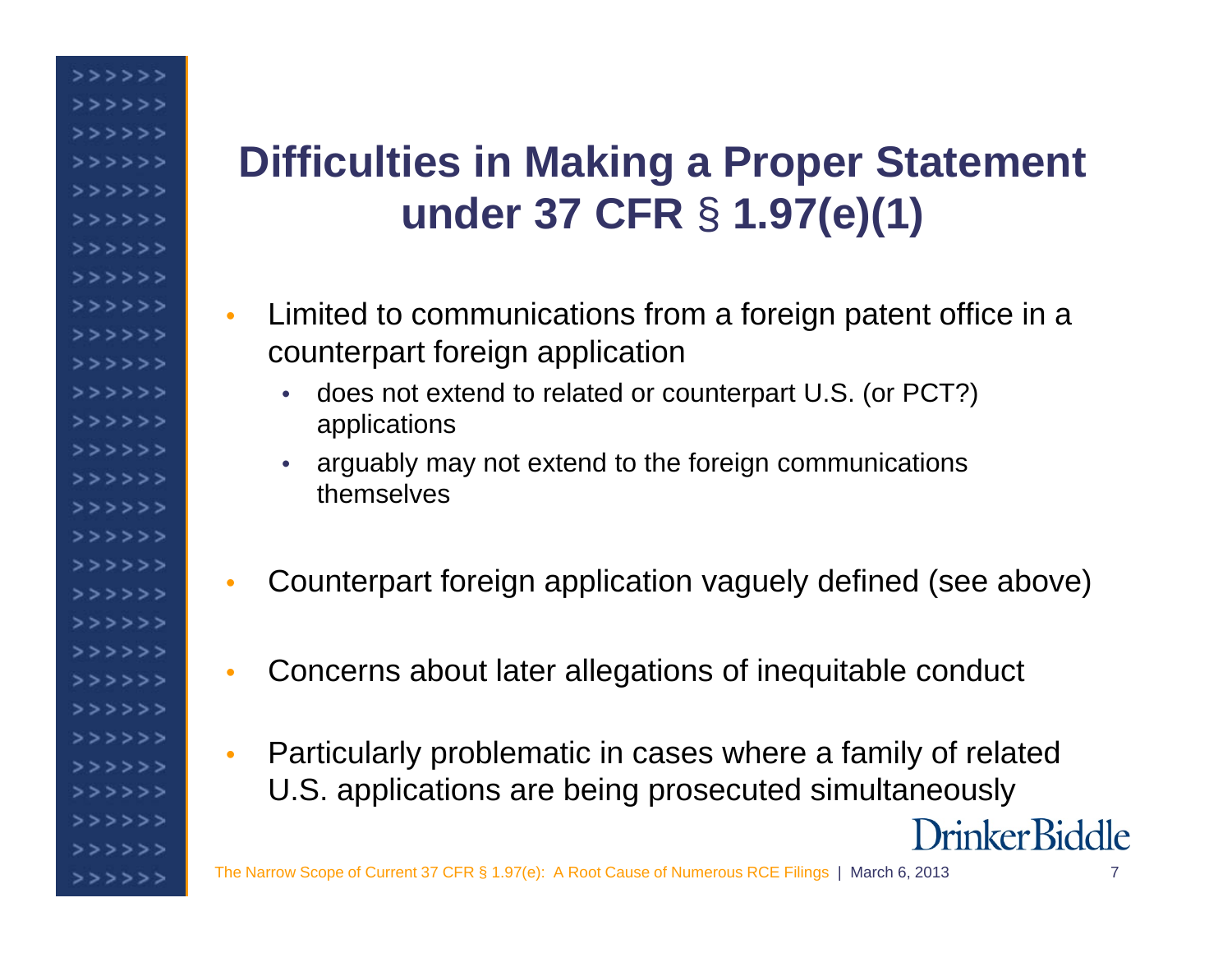### **The Current Language of 37 CFR** § **1.97(d) and (e) is a Root Cause of Many RCE Filings**

- $\bullet$  Limited scope of 37 CFR 1.97(e)(1) +
- $\bullet$  Difficulty of accurately confirming the information requiring certification under 37 CFR 1.97(e)(2) =
- $\bullet$  Many Post-Allowance (and After-Final) RCE Filings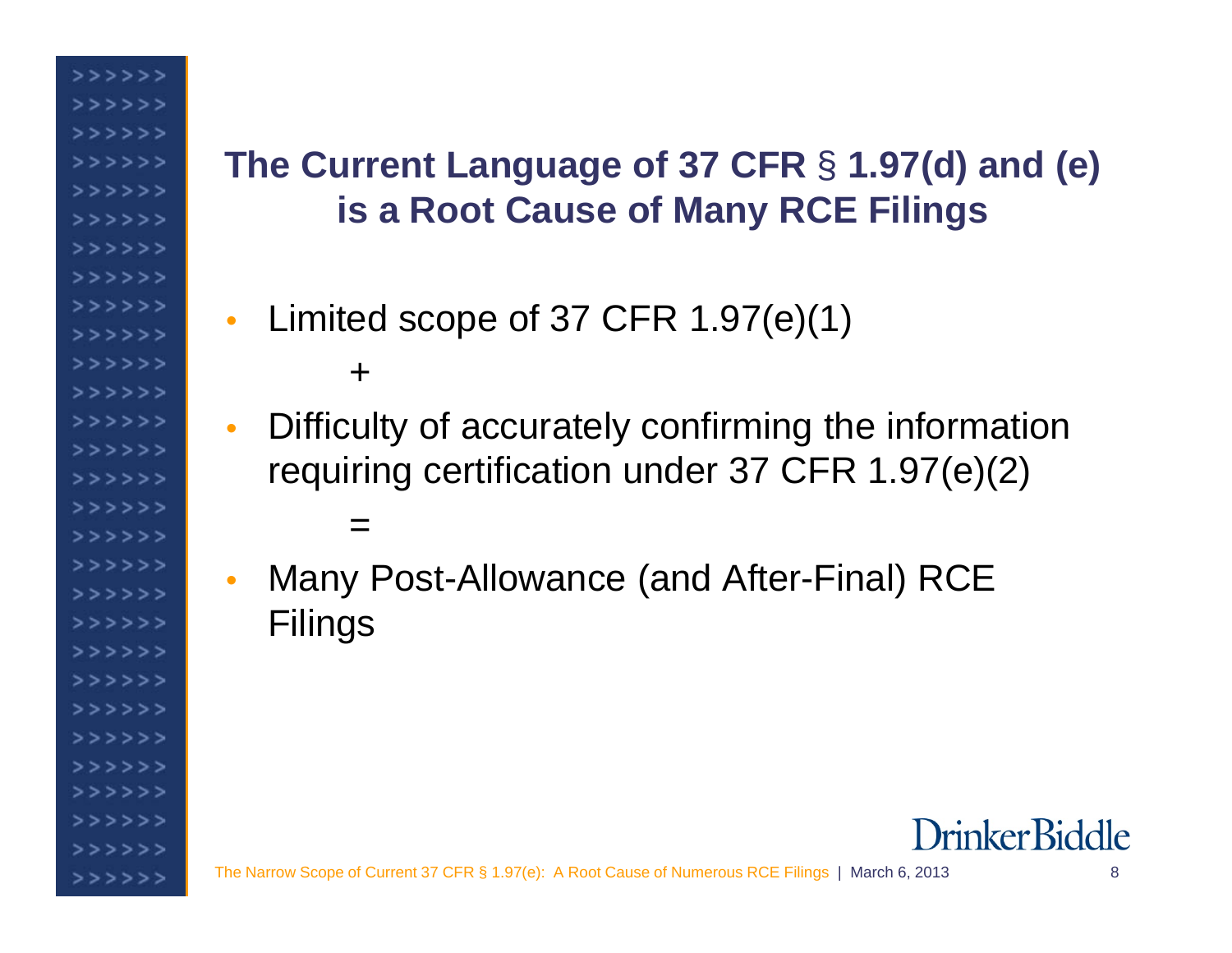>>>>>>> >>>>>> >>>>>>  $>$ >>>>> >>>>>> >>>>>>  $>$ >>>>>></sub> >>>>>> >>>>>>  $555555$ >>>>>> >>>>>> >>>>>>  $>$ >>>>> >>>>>> >>>>>> >>>>>>  $>$ >>>>> >>>>>> >>>>>>  $>$ >>>>> >>>>>>  $>$ >>>>></sub>  $333333$ >>>>>>

#### **The Current Language of 37 CFR** § **1.97(d) and (e) is a Root Cause of Many RCE Filings**

- Post-allowance information often not nearly as relevant as other information already on file
- $\bullet$  But IDS still filed because of inequitable conduct concerns
- • Increase in pendency without improvement in patent quality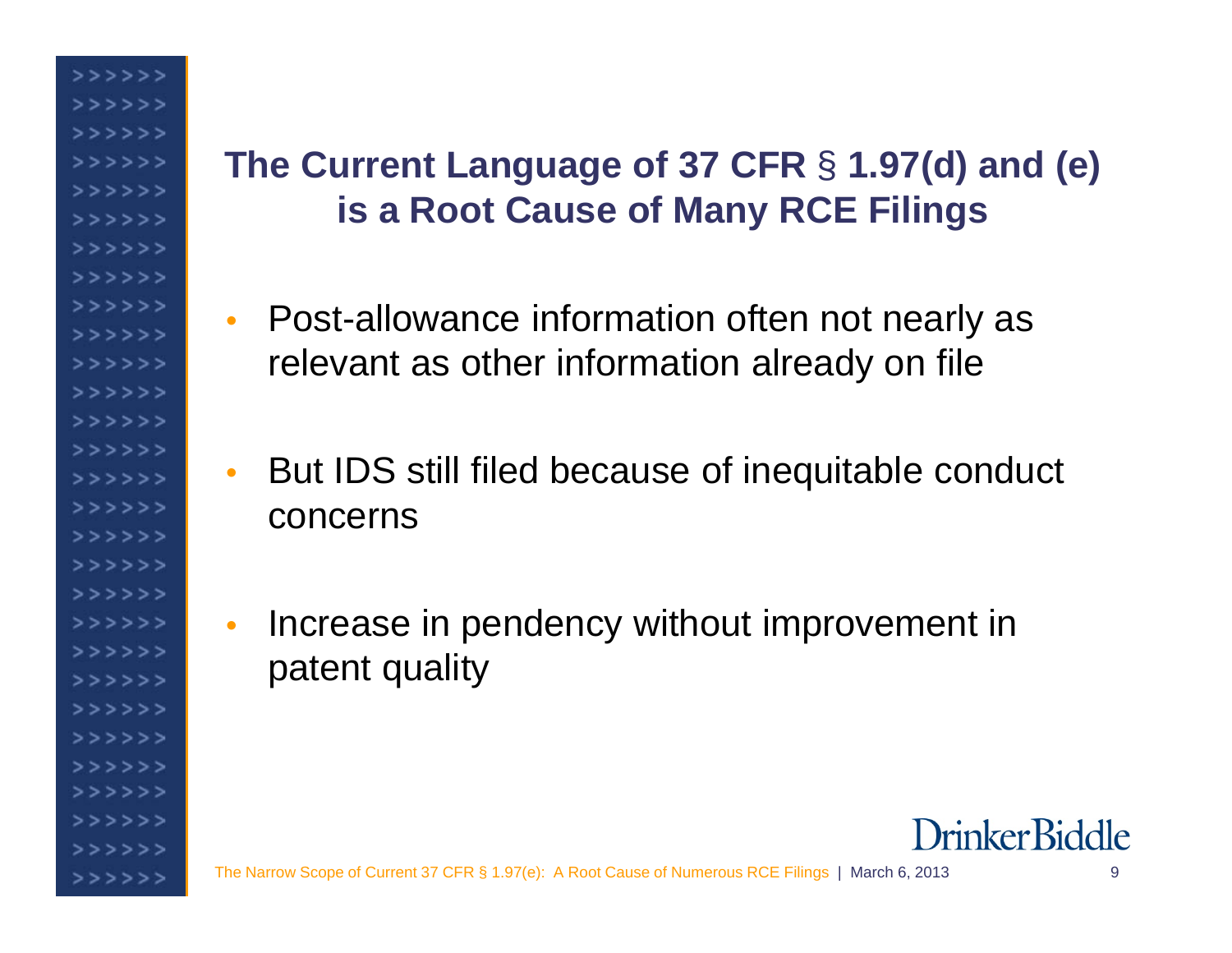#### **Proposed Changes in Office Procedure(s) or Regulation(s) that would Reduce the Need to File RCEs**

>>>>>> >>>>>> >>>>>> >>>>>> >>>>>> >>>>>> >>>>>>  $>$ >>>>> >>>>>>  $>$ >>>>>  $>$ >>>>>> >>>>>>  $>$ >>>>> >>>>>>>  $>$ >>>>>  $>$ >>>>> >>>>>> >>>>>>  $>$ >>>>> >>>>>> >>>>>> >>>>>> >>>>>>  $>$ >>>>> >>>>>> >>>>>>  $>$ >>>>>

>>>>>> >>>>>>

- •Updating the language of 37 CFR 1.97(d) as proposed below
- • The relatively higher fee for proceeding under below-proposed 37 CFR 1.97(d)(3) would encourage applicants to file IDSs in accordance with 37 CFR 1.97(d)(1)/(2) - *i.e.*, by making a 37 CFR 1.97(e) statement plus paying the § 1.17(p) fee - whenever possible
- • If not possible, applicants could opt to proceed under belowproposed 37 CFR 1.97(d)(3)
- • Could be expanded to address IDS filings after issue fee payment (by QPIDS program, for example)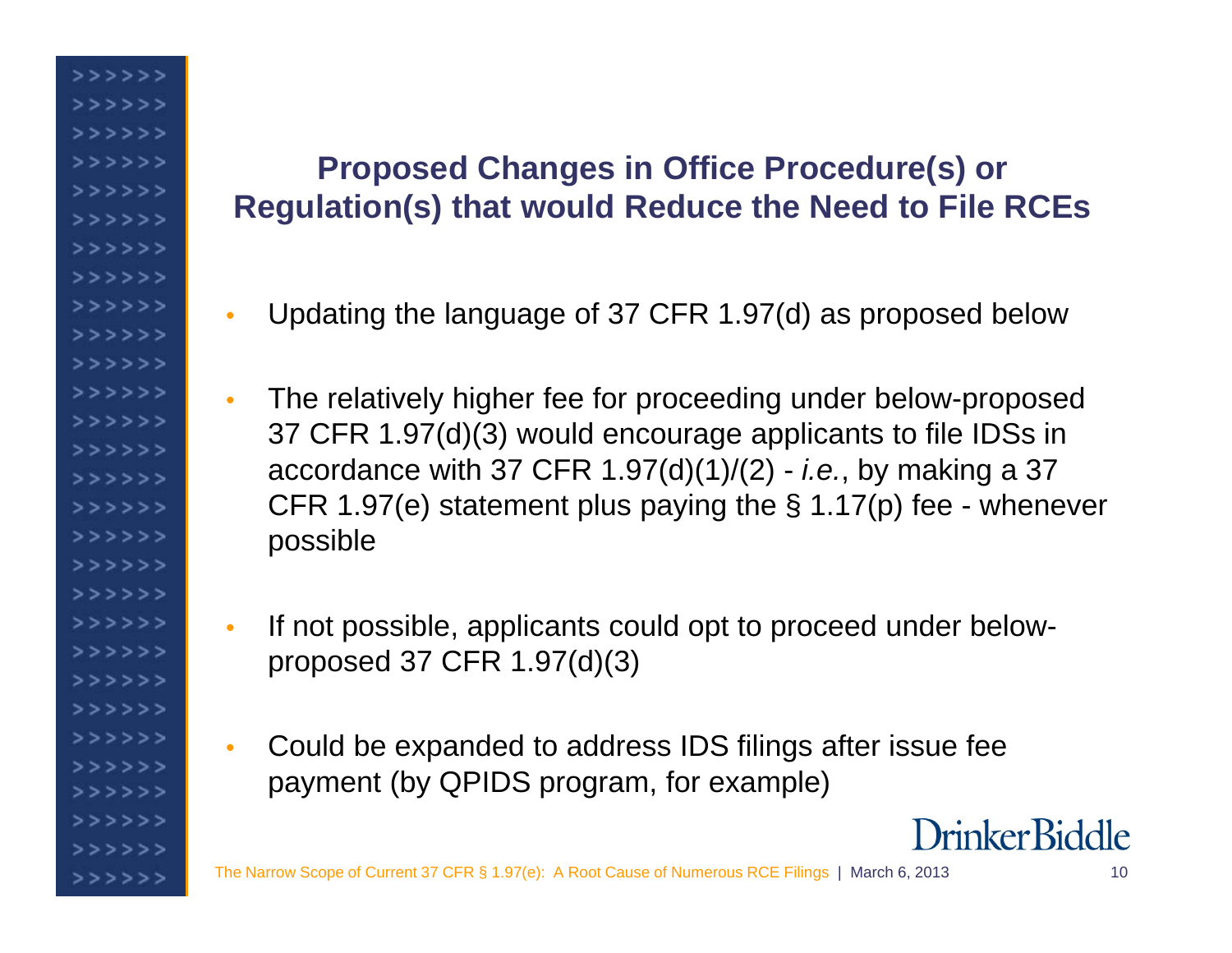#### **PROPOSED NEW LANGUAGE FOR 37 CFR 1.97(d)**

(d) An information disclosure statement shall be considered by the Office if filed by the applicant after the period specified in paragraph (c) of this section, provided that the information disclosure statement is filed on or before payment of the issue fee and is accompanied by *either*:

(1) The statement specified in paragraph (e) of this section; and

(2) The fee set forth in § 1.17(p)*;* 

*or* 

>>>>>> >>>>>> >>>>>>  $>$ >>>>> >>>>>> >>>>>> >>>>>>  $>$ >>>>>> >>>>>> >>>>>>  $>$ >>>>>  $>$ >>>>>  $>$ >>>>> >>>>>>  $>$ >>>>>  $>$ >>>>> >>>>>> >>>>>>  $>$ >>>>>> >>>>>> >>>>>>  $>$ >>>>> >>>>>>  $>$ >>>>> >>>>>> >>>>>>  $>$ >>>>>

>>>>>> >>>>>>> *(3) The fee set forth in § \_\_\_\_ [which could be, for example, \$400, or roughly twice the current fee set forth in § 1.17(p)].*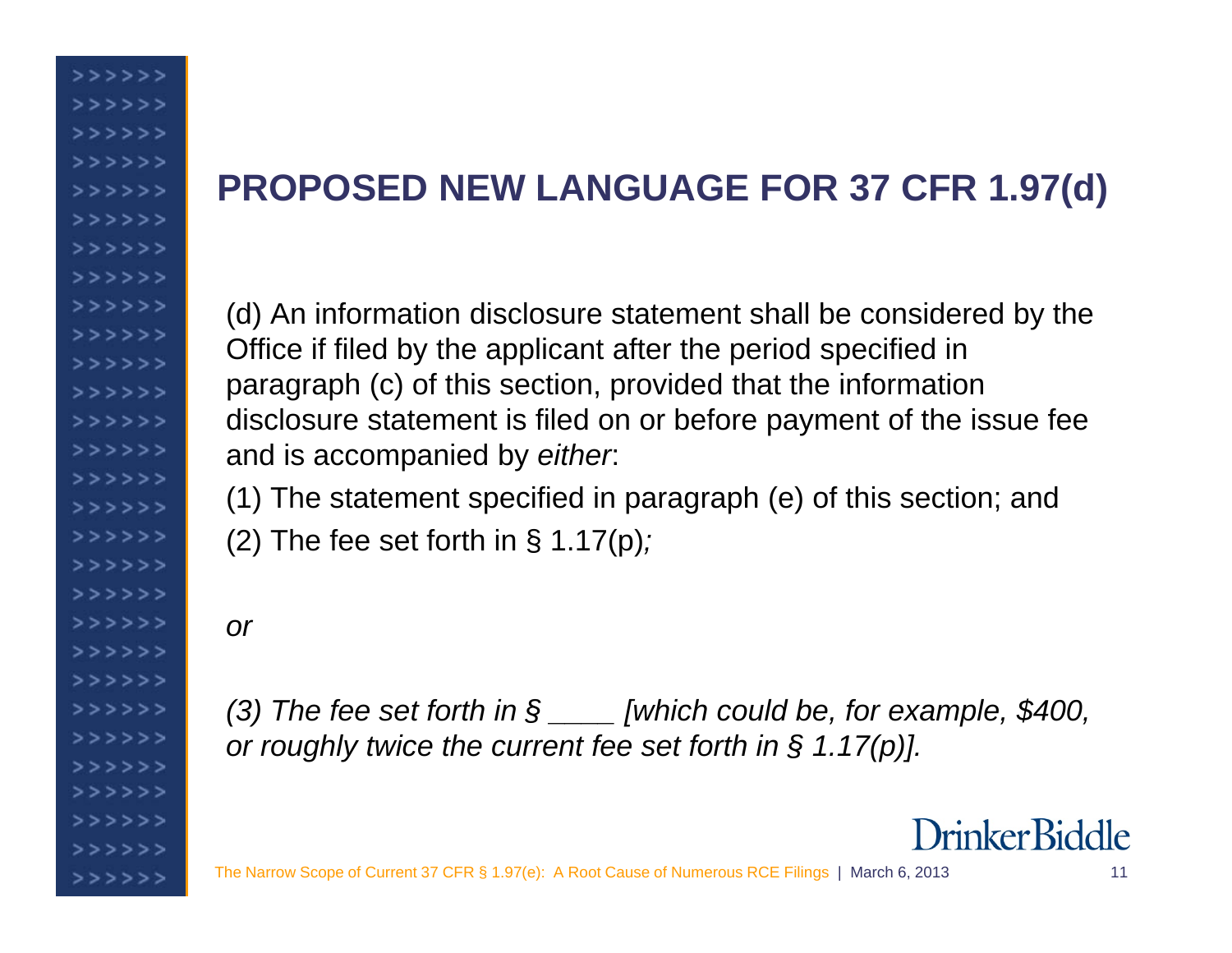# **Other Option(s)**

•• Amend 37 CFR 1.97(e)

>>>>>>> >>>>>> >>>>>>  $>$ >>>>> >>>>>> >>>>>> >>>>>>  $>$ >>>>>> >>>>>>> >>>>>>  $>$ >>>>> >>>>>>> >>>>>> >>>>>>  $>$ >>>>> >>>>>>  $>$ >>>>> >>>>>>  $>$ >>>>> >>>>>> >>>>>>  $>$ >>>>> >>>>>> >>>>>> >>>>>> >>>>>>  $>$ >>>>>

>>>>>> >>>>>>  $\bullet$  Either during current RCE outreach or during upcoming IDS practice revisions